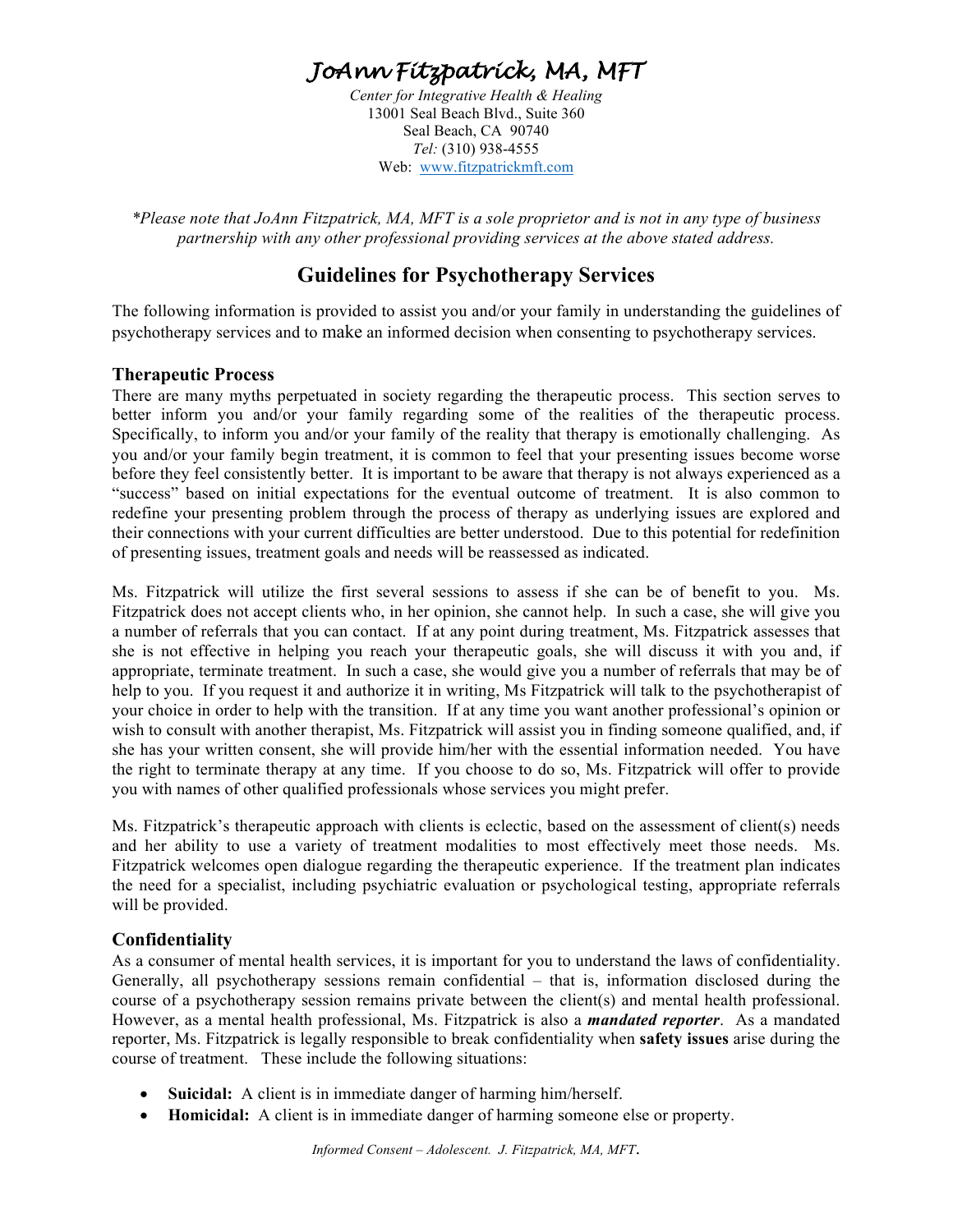• **Child Abuse**: A client under the age of 18 who may be currently experiencing neglect or physical, mental, emotional, psychological or sexual abuse.

*Special Note:* In the case of sexual abuse, any experience of past sexual abuse in which the perpetrator has been identified that was not reported to the police or the Department of Children and Family Services (DCFS) must be reported by the current therapist to DCFS. Also, if a perpetrator of past sexual abuse is identified by a client as currently having access to children, a report must be made by the current therapist to protect the welfare of children at risk.

- **Dependent or Elder Abuse/Neglect**
- **Gravely Disabled:** A client is unable to care for him/herself (feed, bathe, clothe, etc)

If any of these safety issues arise during the course of treatment, Ms. Fitzpatrick will take the necessary steps to ensure the safety of her client. These steps may include contacting the hospital for a crisis evaluation, the police, the parent/guardians or significant others, and/or DCFS.

Should an agent of the federal government request a copy of your records, under the *Patriot Act* (Section 215) I must respond without your knowledge.

It is also important to note that confidentiality may be compromised and disclosure may also be required in the following circumstances:

- **Ethical or legal charges** in which the client's emotional distress or mental status is at issue. Disclosure may be required pursuant to a legal proceeding. If you place your mental status at issue in litigation initiated by you, the defendant my have the right to obtain the psychotherapy records and/or testimony by Ms. Fitzpatrick. In couple and family therapy, or when different family members are seen individually, confidentiality and privilege do not apply between the couple or among family members. Ms. Fitzpatrick will use her clinical judgment when revealing such information. Ms. Fitzpatrick will not release records to any outside party unless she is authorized to do so by all adult family members who were part of the treatment.
- For the **collection of unpaid bills**.

#### **Litigation Limitation**

Due to the nature of the therapeutic process and the fact that it often involves making a full disclosure with regard to many matters which may be of a confidential nature, it is agreed that should there be legal proceedings (such as, but not limited to divorce and custody disputes, injuries, lawsuits, etc.), neither you (client) nor your attorney, nor anyone else acting on your behalf will call on Ms. Fitzpatrick to testify in court or at any other proceedings, nor will a disclosure of the psychotherapy records be requested.

#### **Consultation**

Ms. Fitzpatrick consults regularly with other professionals regarding her clients; however, the client's name or other identifying information is never mentioned. The client's identity remains completely anonymous, and confidentiality is fully maintained.

If **consultation** with persons that are not a part of treatment is requested by the client, a **Consent for Exchange of Information** form must be signed by the client and/or parent/guardian(s) prior to Ms. Fitzpatrick having any collaborative contact with persons outside of treatment (i.e., psychiatrists, school personnel, outside support services).

#### **Emergencies**

Ms. Fitzpatrick regularly checks her voice mail during business days: Monday through Thursday. Messages received between Monday through Thursday will be returned as soon as possible w/in 24 hours of a business day. Unless the matter is urgent, messages left on Fridays, Saturdays, Sundays or holidays may not be returned until Monday or the first business day following a holiday. If a true emergency arises, contact with the appropriate crisis response services is required (i.e., police, medical or psychiatric hospitals).